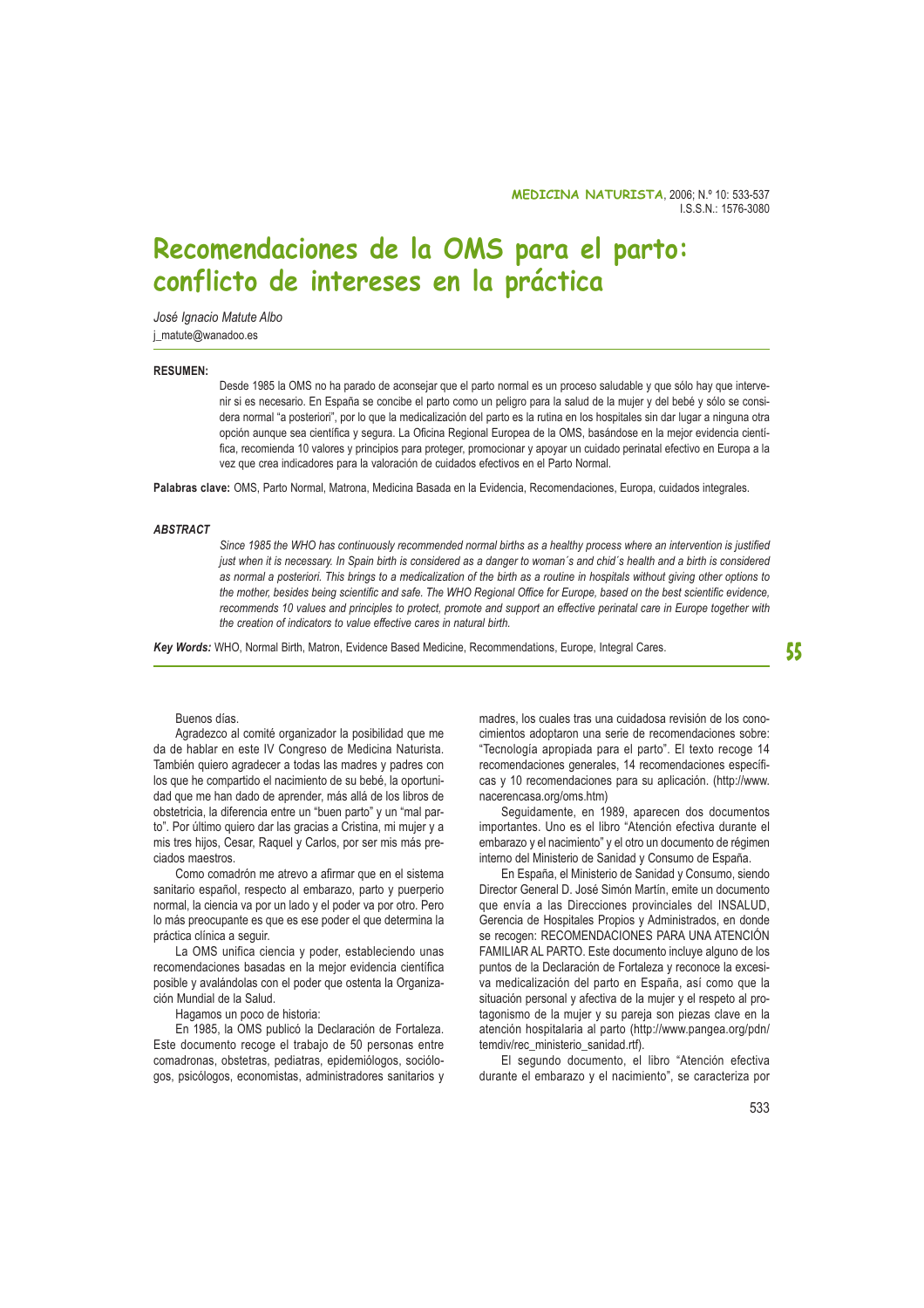## JI MATUTE. Recomendaciones de la OMS para el parto: conflicto de intereses en la práctica

analizar los mejores trabajos científicos y, de esta manera, llega a correlacionar una a una las recomendaciones de la OMS de Fortaleza con las mejores conclusiones científicas hasta el momento. En esta línea de trabajo, en 1999, la OMS publica un nuevo documento: "CUIDADOS EN EL PARTO NORMAL: UNA GUÍA PRÁCTICA" (http://www.nacerencasa.org/oms.htm).

En 1998, en Venecia, en el "Taller de Cuidados Perinatales", la Oficina Regional Europea de la OMS reunió a 30 expertos de distintas partes del mundo. Entre otros acuerdos desarrollaron 10 valores y principios para proteger, promocionar y apoyar un cuidado perinatal efectivo en Europa (en la reunión de Venecia fueron 9 y el décimo se añadió en la reunión de Verona en Octubre de 2003). Estos principios son:

El cuidado del embarazo y el parto normales debe:

#### 1 ser no medicalizado

- 2. ser basado en el uso de tecnología apropiada.
- 3. ser basado en las evidencia científicas.
- 4. ser regionalizado.
- 5. ser multidisciplinario.
- 6. ser integral.

56

- 7. estar centrado en las familias.
- 8. ser apropiado culturalmente.
- 9. tener en cuenta la toma de decisión de las mujeres.
- 10. respetar la privacidad, la dignidad y la confidencialidad de las muieres.

# **DESMEDICALIZACIÓN**

El cuidado fundamental debe ser provisto utilizando un set mínimo de intervenciones que sean necesarias y se debe aplicar la menor tecnología posible. Para que esto sea una realidad se necesita un cambio conceptual y el embarazo se debería entender como un evento fisiológico más que como una enfermedad, el parto no debería verse, a priori, como un problema y los recién nacidos no deberían ser considerados pacientes.

# USO DE LA TECNOLOGÍA APROPIADA

La tecnología perinatal apropiada se define como el conjunto de acciones para resolver un problema específico que incluye métodos, procedimientos, tecnología, equipamiento y otras herramientas validadas científicamente y aceptadas tanto por el que las imparte como por el que las recibe.

Este principio está dirigido a reducir el uso excesivo de tecnología o de la aplicación de tecnología sofisticada o compleja cuando procedimientos más simples pueden ser suficientes o superiores.

#### **REGIONALIZACIÓN**

Los cuidados deben ser regionalizados y basados en un sistema eficiente de referencia desde los centros de cuidado primario a niveles de cuidado técnicos. Con esto se intenta conseguir una distribución racional de los servicios médicos, asegurando el acceso de la población a los tres niveles de cuidados: primarios, secundarios y terciarios y que estos cuidados sean costo-efectivos

Un sistema regionalizado debería proveer un gran número de unidades de cuidados materno-infantiles primarios (incluyendo casa de maternidad y hospitales rurales) y pocos hospitales de 2º nivel y menos hospitales de 3<sup>er</sup> nivel

La comunicación entre niveles es muy importante cuando las transferencias son necesarias. Para ello es preciso protocolizar la manera de hacerlo y dotar a los niveles de los medios necesarios para el trabajo en equipo.

## CUIDADOS BASADOS EN EVIDENCIAS

Esto quiere decir que las prácticas habituales, las habilidades profesionales, los protocolos y las políticas de cuidados deben estar avaladas por las mejores evidencias científicas disponibles y por estudios clínicos controlados aleatorizados cuando sea posible y apropiados, además de actualizarlas regularmente.

## **MULTIDISCIPLINARIO**

El equipo debería estar compuesto al menos por:

- · Matrona.
- · Neonatólogo.
- · Educador antenatal.
- Enfermera
- · Médico de Familia.
- · Psicólogo.
- · Trabajador social.
- · Acompañante.
- $\cdot$  Familia.
- · Grupos de Apoyo.

La colaboración interdisciplinar debe ser transparente y estrecha.

Es de especial importancia:

- Continuidad de cuidados y cuidadores.
- · Los cuidados de matronería son de primera elección con un buen sistema de referencia e involucrando a la familia
- · Acompañamiento en todo momento.
- · Los equipos médicos deben tener matronas.
- · Asegurarse de que todos los profesionales, especialmente matronas y médicos de familia, estén bien entrenados. Como por ejemplo que las matronas instruyan a otras matronas y a los médicos de familia sobre embarazo, parto y postparto normal.

MEDICINA NATURISTA, 2006; N.º 10: 533-537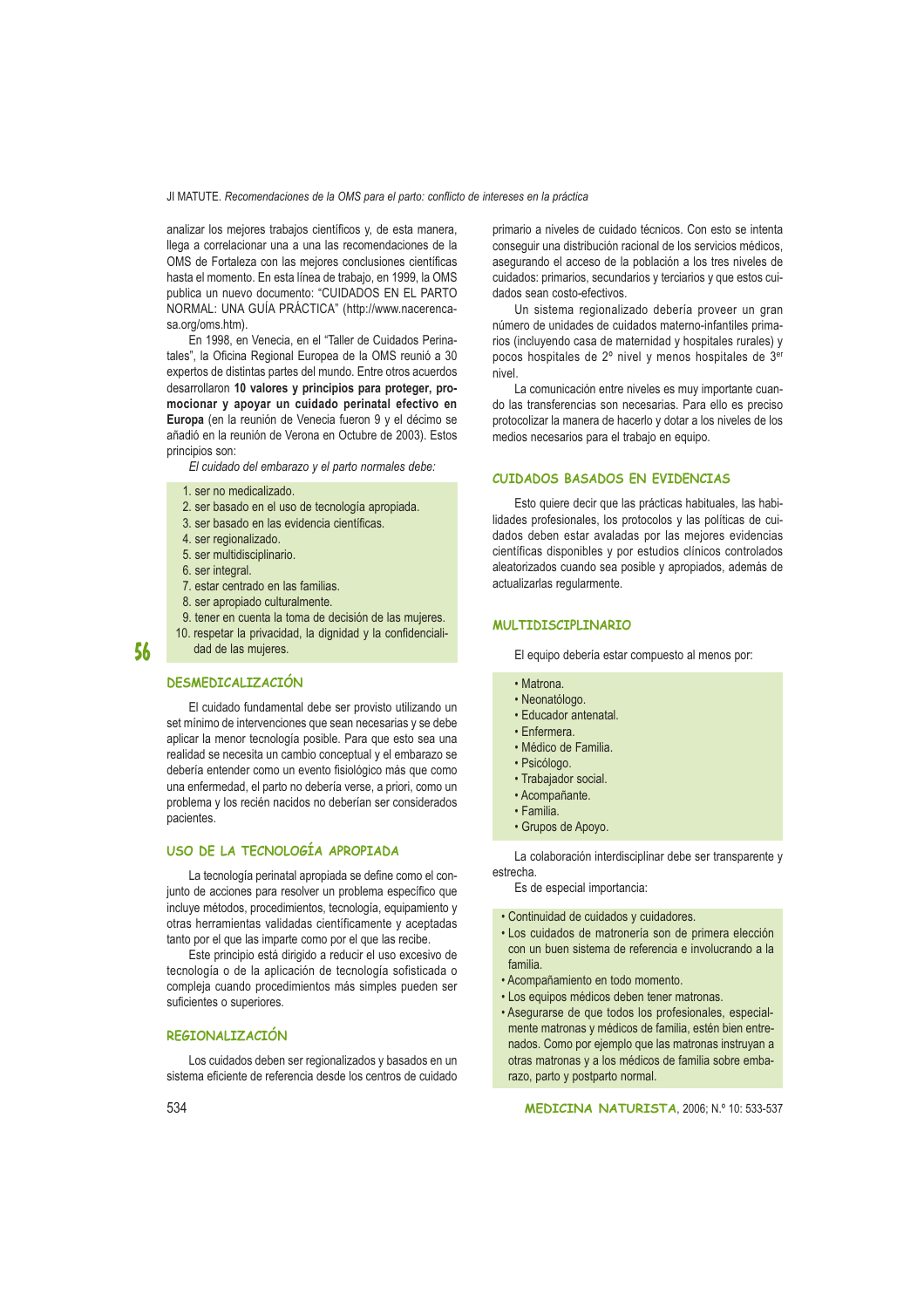JI MATUTE. Recomendaciones de la OMS para el parto: conflicto de intereses en la práctica

### **CUIDADOS INTEGRALES**

Es muy importante tener en cuenta las necesidades intelectuales, emocionales, sociales y culturales de las mujeres, sus bebés y su familia y no solamente sus necesidades biológicas.

La desmedicalización y la práctica de la Medicina Basada en la Evidencia (MBE) son la base para satisfacer las necesidades biológicas.

Para las necesidades emocionales son necesarias:

· Apoyo de la familia.

- · Apoyo desde el equipo sanitario.
- · Consejería en situaciones normales y complicadas.
- · Satisfacción de los usuarios/clientes.
- · Cuidado respetuoso

Para las necesidades intelectuales son necesarias:

- · Preparación al parto y a la maternidad/paternidad.
- · Involucrar en la toma de decisiones.

#### CUIDADOS CENTRADOS EN LA FAMILIA

Se deben tener en cuenta las necesidades de la mujer. su bebé y su pareja y los cuidados perinatales deben centrarse en la información, motivación y participación de toda la familia y comunidad local.

#### CUIDADOS APROPIADOS CULTURALMENTE

Cuando sea posible todas las prácticas de cuidado tradicionales deben ser respetadas después de haber sido analizada su seguridad y efectividad. Cada intervención debería ser evaluada en cada contexto y facilitada su aceptación a través de la información y el debate.

## INVOLUCRAR A LAS MUJERES EN LA TOMA DE DECISIONES

Implementar iniciativas y defender la participación de las mujeres en la toma de decisiones promueven una conciencia global de salud y de educación para la salud.

## RESPETAR LA PRIVACIDAD, DIGNIDAD Y CONFIDENCIALIDAD DE LAS MUJERES

La implementación de estos principios se está facilitando mediante cursos de formación a la vez que se crean indicadores para valorar y monitorizar los cuidados perinatales efectivos en Europa. Respecto a los indicadores y al parto normal se ha creado la Escala de Bolonia para valorar cuantitativamente los cuidados efectivos en el mismo.

La Escala de Bolonia nació en el Second Meeting of the Perinatal Care Task Force en Bolonia en Enero del 2000. convocada por la Oficina Regional Europea de la OMS. En esta sesión se reunieron 34 expertos entre ginecólogos, obstetras, neonatólogos, pediatras, matronas, enfermeras, profesionales de la salud y educadores de Bulgaria, Canadá, Estonia, Georgia, Israel, Italia, Kazakistán, Lituania, Rumanía, Rusia, España, Suecia, Ucrania y Reino Unido.

La Escala de Bolonia forma parte de los Indicadores para valoración de cuidados efectivos en el Parto Normal de la OMS, que son:

- A. Porcentaje de mujeres con parto inducido o cesárea electiva.
- B. Porcentaje de mujeres atendidas por un profesional de la salud cualificado.
- C. Escala de Bolonia:
	- · Presencia de un acompañante en el parto.
	- · Uso del partograma.
	- · Ausencia de estimulación (incluyendo la maniobra de Kristeller o presión mecánica externa del fondo uterino) o cesárea de emergencia.
	- · Uso de posiciones distintas a la supina durante el parto.
	- · Contacto piel-piel madre-bebé en los primeros 30 minutos y durante la 1 hora tras el parto.

La interpretación de estos indicadores es clara. El indicador "A" nos indica el porcentaje de mujeres que comienzan el trabajo de parto como normal, es decir, de manera espontánea. El indicador "B" nos indica el grado de seguridad del parto. Por último, en la Escala de Bolonia se puntúa 0 ó 1 en función de si se hace o no, por lo que una puntuación de más o menos 5 indica que se están cumpliendo gran parte de las principales recomendaciones, con aval científico, para el parto normal.

Sería interesante que los hospitales españoles se evaluaran con estos indicadores para detectar la carencia de alternativa de las mujeres españolas que no quieren epidural al inicio de su parto y/o que quieren un parto fisiológico, o, lo que es lo mismo, la carencia del conocimiento más básico y fundamental de la normalidad.

Otra de las formas de diseminar los 10 valores y principios para proteger, promocionar y apoyar un cuidado perinatal efectivo en Europa, es la creación, por parte de OMS Europa, de Cursos de Entrenamiento en Atención Perinatal como el de "Curso de cuidados esenciales antenatales. perinatales y postparto". De las múltiples recomendaciones basadas en la evidencia que contiene este curso, voy a destacar aquellas relacionadas con el parto:

## RECOMENDACIONES PARA LA ATENCIÓN **INTRAPARTO**

## Primer estadío:

· Uso de partograma para registrar y monitorear el progreso del parto. Limitar los exámenes vaginales para evaluar el progreso realizándolos cada 4 horas en trabajo de parto 57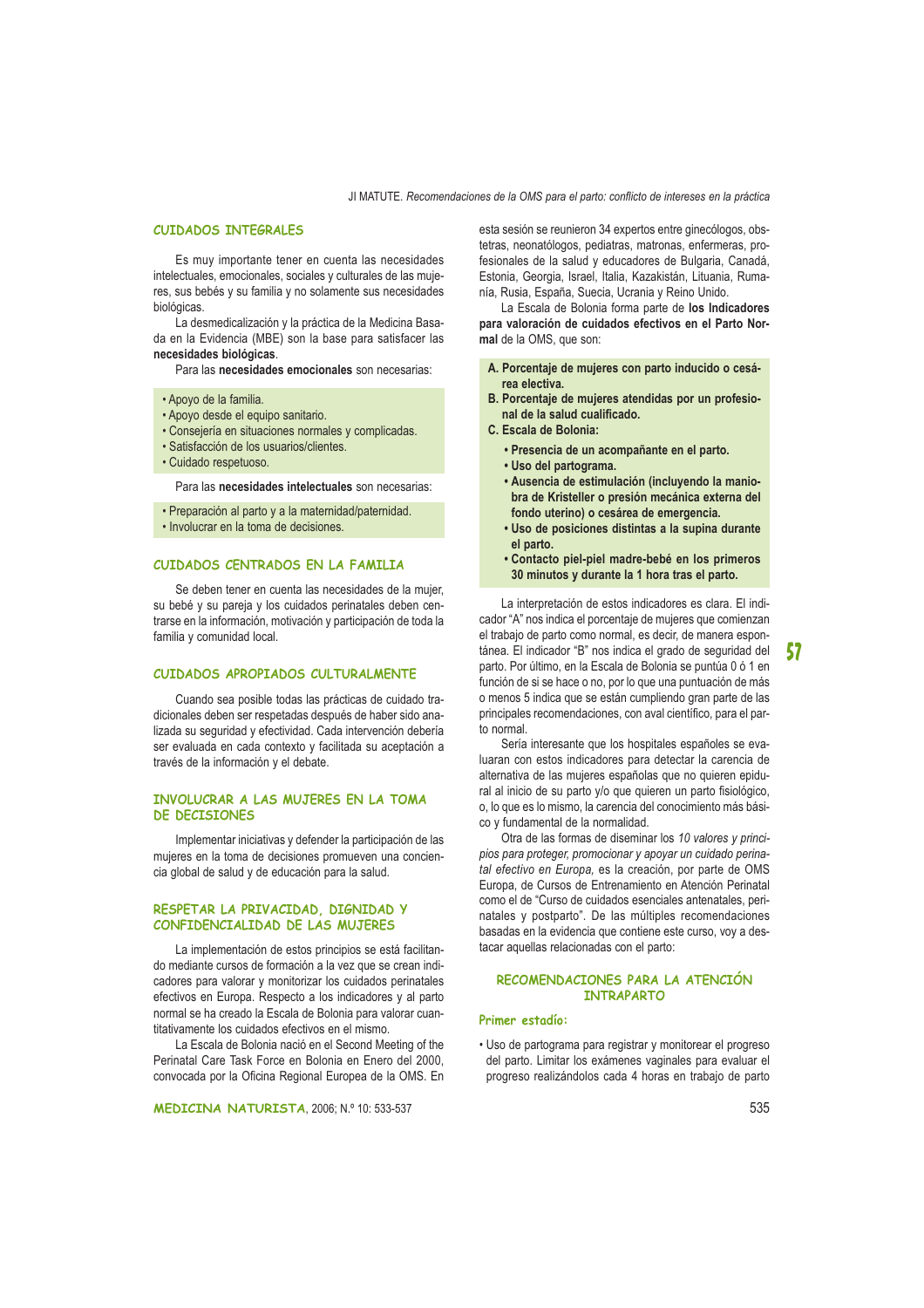JI MATUTE. Recomendaciones de la OMS para el parto: conflicto de intereses en la práctica

normales y cada 2 horas cuando se llegue a la línea de alerta del partograma.

- · Minimizar la cantidad de intervenciones durante el trabajo de parto; particularmente evitar la introducción de cualquier dispositivo dentro de la vagina. Estimular una política de "manos libres".
- · Abandonar el uso de rasurado y enema.
- · Estimular la deambulación durante el trabajo de parto.
- · Usar el estetoscopio fetal para monitorear la frecuencia cardíaca fetal
- . No restringir líquidos durante el trabajo de parto y permitir que las mujeres con trabajo de parto que progresa normalmente, ingieran comidas livianas si las necesitan.
- · Apoyo psicosocial.
- · Proveer cuidado permanentemente durante el trabajo de parto y no dejar a la mujer sola.
- · Estimular la presencia de una persona que la mujer elija para que la acompañe durante el trabajo de parto y el parto. Proveer "doulas" (acompañantes entrenados) en el caso de ausencia de una persona y estimular su presencia además de la presencia de la familia, si la mujer lo requiriera. Notar que los padres no siempre son la compañía adecuada para apoyar a sus parejas y que ellos también pueden beneficiarse de recibir un apoyo adecuado.
- · Usar un sistema rotativo de matronas para facilitar el trabaio en los momentos de mayor actividad.
- Respetar la privacidad de las muieres y su dignidad en todo 58 momento durante el embarazo, parto y postparto.
	- · Ser sensible a las necesidades culturales y a las expectativas de las mujeres y sus familias.

### Periodo expulsivo

- · Usar una posición vertical si la mujer lo elige durante el parto. Evitar el uso de la posición supina para el parto y, particularmente. la posición de litotomía (con las piernas levantadas). Abandonar las camas de parto tradicionales para los partos normales. Usar una cama standard si se elige una cama para el parto.
- · No realizar episiotomía de rutina.
- . No suturar rutinariamente los desgarros o los cortes menores: las pequeñas heridas pueden usualmente cicatrizar solas. Suturar cuando esté indicado.
- · No realizar exámenes del cuello después del parto de forma rutinaria excepto que exista evidencia de hemorragia.
- · Las tasas de cesárea deben ser entre 5% y 15% en cualquier institución, dependiendo del nivel de atención.
- · Usar la tecnología más sencilla disponible en lugar de técnicas sofisticadas si está apoyada por fuerte evidencia científica acerca de su utilidad.
- · Usar el método de Misgav Ladach (Starr) para la cesárea cuando sea posible.
- · No aumentar los costos en cuidados que no sean esenciales: una compañía para brindar apovo durante el trabajo de parto es esencial, no un lujo. Los costos de cuidados que

no son necesarios (por ejemplo, la televisión en las habitaciones) pueden ser cubiertos por la iniciativa privada.

### Manejo del dolor

- · Evitar el uso de medicación durante el trabajo de parto. Para el manejo del dolor se debe usar preferiblemente métodos no farmacológicos, como la deambulación, el cambio de posición, masajes, relajación, respiración, acupuntura, y otros.
- · Evitar la analgesia epidural como un método de rutina para calmar el dolor. Preferir la anestesia espinal/epidural a la anestesia general en la cesárea.

## RECOMENDACIONES PARA ESTABLECER UN **BUEN CONTACTO MADRE-BEBE**

## **Nacimiento**

- · Ubicar al bebé sobre el abdomen de la madre y secarlo inmediatamente. Animar a que la madre participe. Quitar esa toalla y tapar a la madre y al bebé con una segunda toalla que se encuentre seca. Mantener la cabeza del bebé tapada para minimizar la pérdida de calor.
- · Cortar el cordón una vez que hayan cesado las pulsaciones del mismo mientras el bebé se encuentra con su madre y cuando no exista una hemorragia significativa.
- · Incentivar el contacto materno piel con piel con su bebé durante al menos las primeras dos horas después del parto, así como todo lo que sea posible durante el postparto inmediato y posteriormente.

#### Promover el amamantamiento

- · Incentivar la alimentación al bebé cuando él mismo esté dando señales de que está listo para recibirla, mostrando salivación, movimientos orales, llevándose las manos a la boca y moviéndose hacia el pecho materno. No forzar la alimentación hasta que el bebé no esté listo.
- · No separar al bebé de su madre en las primeras horas después del parto. Intentar realizar todos los exámenes necesarios para el recién nacido normal en la cama de la madre, en lugar de utilizar una mesa examinadora apartada.
- · Retrasar la realización de los exámenes que no sean necesarios. Realizar los exámenes con la madre y el bebé juntos: demorar la hora del baño por 6 horas o más.
- · Demorar la profilaxis de la conjuntivitis gonocócica, para evitar que el contacto visual madre – bebé se vea alterado. Luego del nacimiento buscar los momentos apropiados para dar la vitamina K, BCG y realizar la profilaxis ocular.

Muchas veces me pregunto por qué en España estamos tan lejos de unas prácticas clínicas para el embarazo, parto y postparto respetuosas, científicas, eficaces y humanas. La respuesta creo que se expuso muy claramente en 1985, en la Declaración de Fortaleza: "Para que las siguientes recomendaciones sean viables, es necesaria una profunda